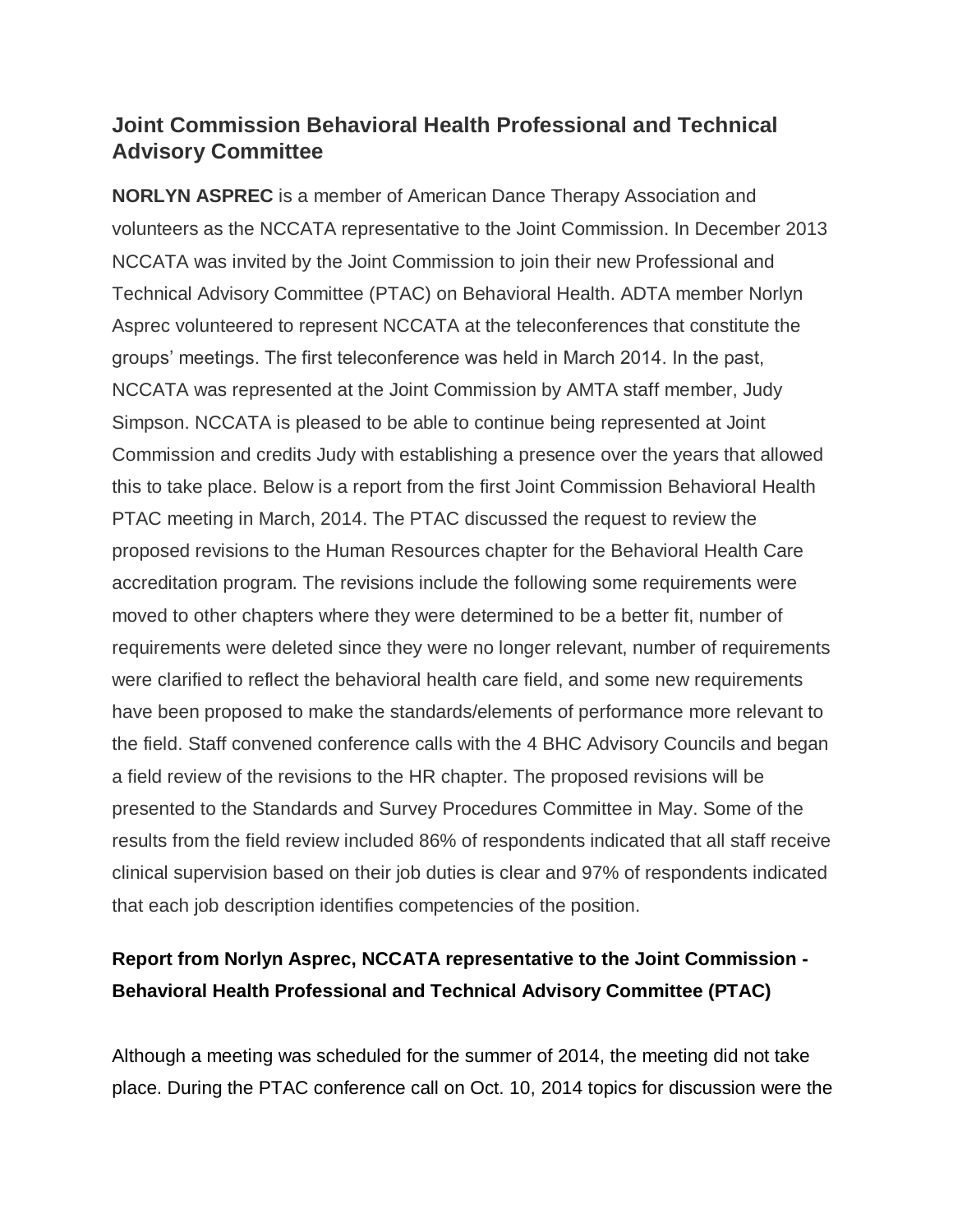development of new requirements for eating disorders and rapid re-

housing/homelessness programs. It was mentioned on the call that the standards there should be more emphasis on the medical issues of eating disorders. Also, there is need for adequate attention to all psychiatric diagnoses; not just eating disorders. In addition, the importance of understanding the patient's ethical and cultural preference(s) with eating disorder treatment. Another aspect of importance is highlighting the trauma associated with eating disorders, how substance abuse can lead to disordered eating, and rehabilitation life skills. Lastly, it was mentioned that the advisory panel should support evidence based literature and practices. For rapid re-housing programs, there are a couple of states including Massachusetts, Texas, Oregon, Washington and Florida that provide this type of program to the homeless. There is some information on the Substance Abuse and Mental Health Services Administration's website. They have a strategic initiative on housing. The VA National Center on Homelessness among veterans is conducting research and teaming up with University of Pennsylvania, University of South Florida, Yale, and the University of Massachusetts. As these requirements are in the process of being developed, there is some concern that the bar may be sent too high. The names of any experts in these two fields who may be potential candidates for the technical advisory panels were requested.

Those suggested in the meeting were: Vincent Kane, the center director and John Kuhn, the national director for the VA Sam Tsemberis: Pathways to Housing in New York City Troy Christensen: Tacoma, Washington

## **Report from Norlyn Asprec, NCCATA representative to the Joint Commission - Behavioral Health Professional and Technical Advisory Committee (PTAC)**

On the March 2, 2015 conference call eating disorders and the draft requirements for a multidisciplinary team used to treat patients diagnosed with an eating disorder were discussed. Below are comments regarding the multidisciplinary team.